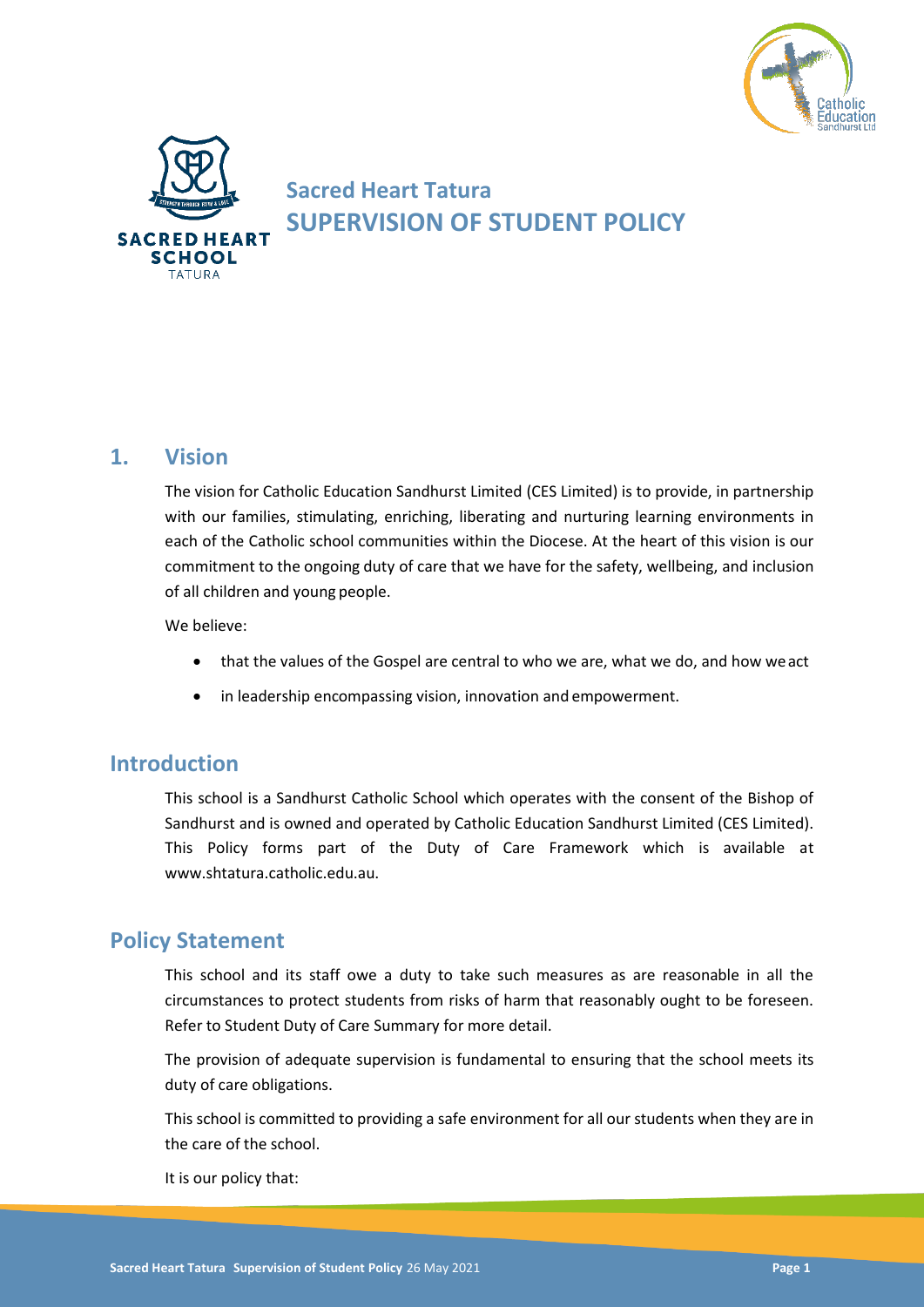Supervision is provided to students having consideration to the degree of care needed for the protection of students and having regard to:

- their age, skill and experience
- any physical and/or intellectual impairments
- existing medical conditions
- known behavioural characteristics
- the nature of activities being undertaken and hazards.

Supervising staff receive first aid training and adequate first aid facilities are available having regard to the nature of the activities being undertaken (refer to Health & First Aid Policy)

Accidents and incidents are promptly dealt with through appropriate treatment and/or intervention

Material accidents and incidents are recorded and corrective action implemented where required (refer to policies relating to reporting of safety hazards and capturing records of student injuries).

The school has developed the following guidelines with respect to supervision.

#### **3.1 Classrooms**

Teachers are responsible for the supervision of their students in their classrooms and in particular should be vigilant to ensure:

- adequate age appropriate supervision having regard to the nature of the activities being undertaken
- proper use of any plant and equipment
- proper handling of any hazardous substances
- proper use of relevant protective equipment.

#### **3.2 Playground Supervision**

Playgrounds are supervised by staff immediately before and after school, during recess and lunch. Refer to our Supervision & Inspection – Playground policy.

#### **3.3 Before & After School Supervision**

Whilst the school is committed to ensuring student safety it requires and expects parental co- operation in managing safety issues immediately before and immediately afterschool.

As a general rule the school provides limited supervision for approximately 30 mins before and after school.

Where school activities (such as sport) are arranged before or after school appropriate supervision will be provided for attending students depending on the time and location